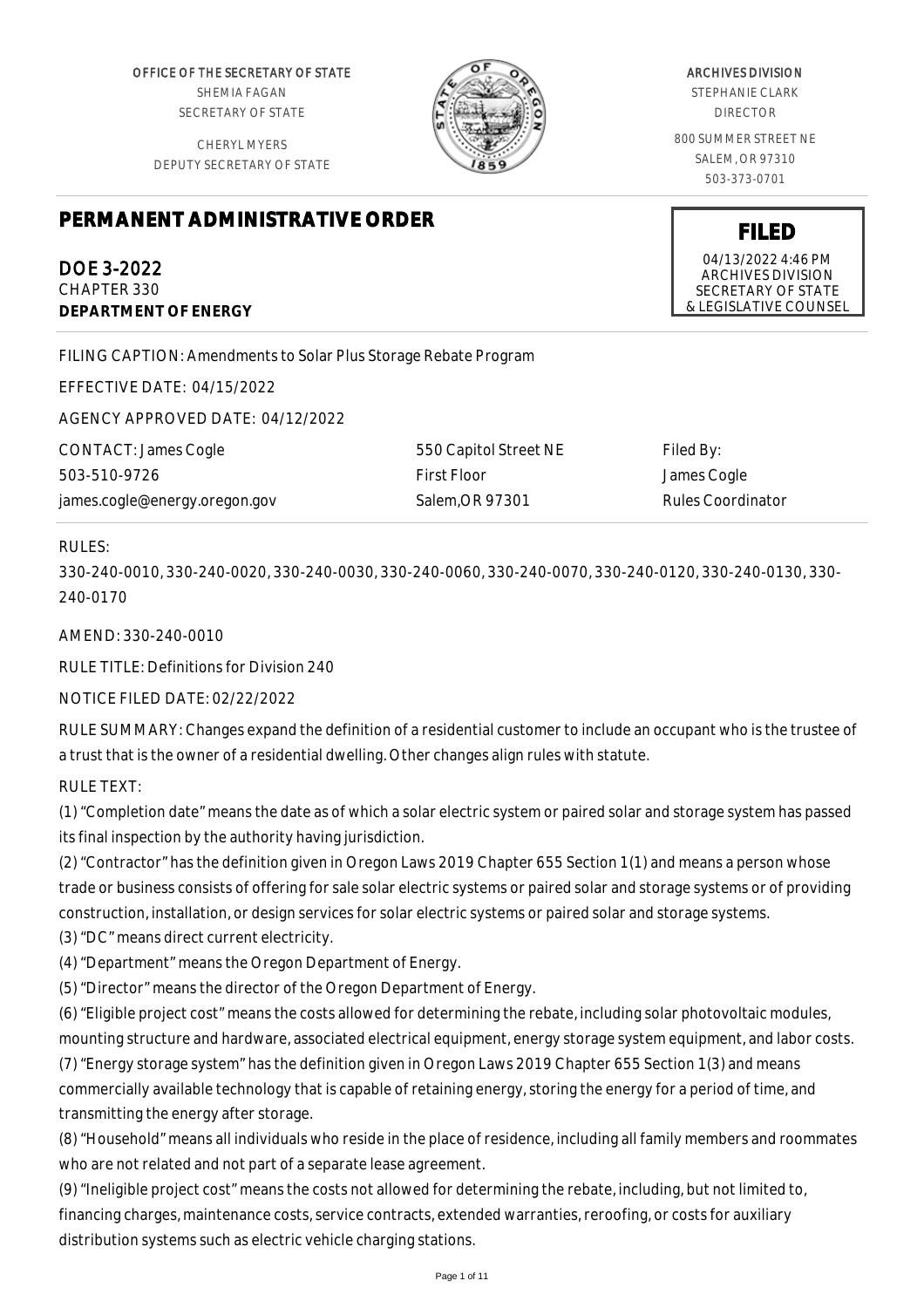(10) "Low- or moderate-income residential customer" means a residential electrical utility customer whose household income is less than or equal to 100 percent of state median income adjusted for household size.

(11) "Net cost" has the definition given in Oregon Laws 2019 Chapter 655 Section 1(5) and means the actual cost of the purchase, construction, and installation of a solar electric system or a paired solar and storage system, minus any incentive received for the system from the electric utility serving the customer for which the system is installed.

(12) "Paired solar and storage system" has the definition given in Oregon Laws 2019 Chapter 655 Section 1(6) and means a solar electric system and an energy storage system purchased, constructed, and installed together by the same contractor and paired such that the energy storage system provides storage capacity for electrical energy produced by the solar electrical system.

(13) "Program" means the solar plus storage rebate program established by Oregon Laws 2019, chapter 655 (House Bill 2618).

(14) "Purchase date" means the date that a contract for purchase of a solar energy system or paired solar and storage system is signed by both the contractor and the customer for which the system is installed.

(15) "Residential customer" means the owner-occupant of a residential dwelling. An occupant who is the trustee of a trust that is the owner of a residential dwelling, is considered to meet the definition of residential customer.

(16) "Solar electric system" has the definition given in Oregon Laws 2019 Chapter 655 Section 1(7) and means any system, mechanism or series of mechanisms, including photovoltaic systems, that uses solar radiation to generate electrical energy.

(17) "Utility incentive" means financial assistance that lowers the capital cost of a solar electric system or paired solar and storage system and that is provided directly from an electric utility as defined in ORS 757.600 or from funds provided by the Energy Trust of Oregon pursuant to ORS 757.612.

STATUTORY/OTHER AUTHORITY: ORS 469.040, Oregon Laws 2019 chapter 655 (House Bill 2618)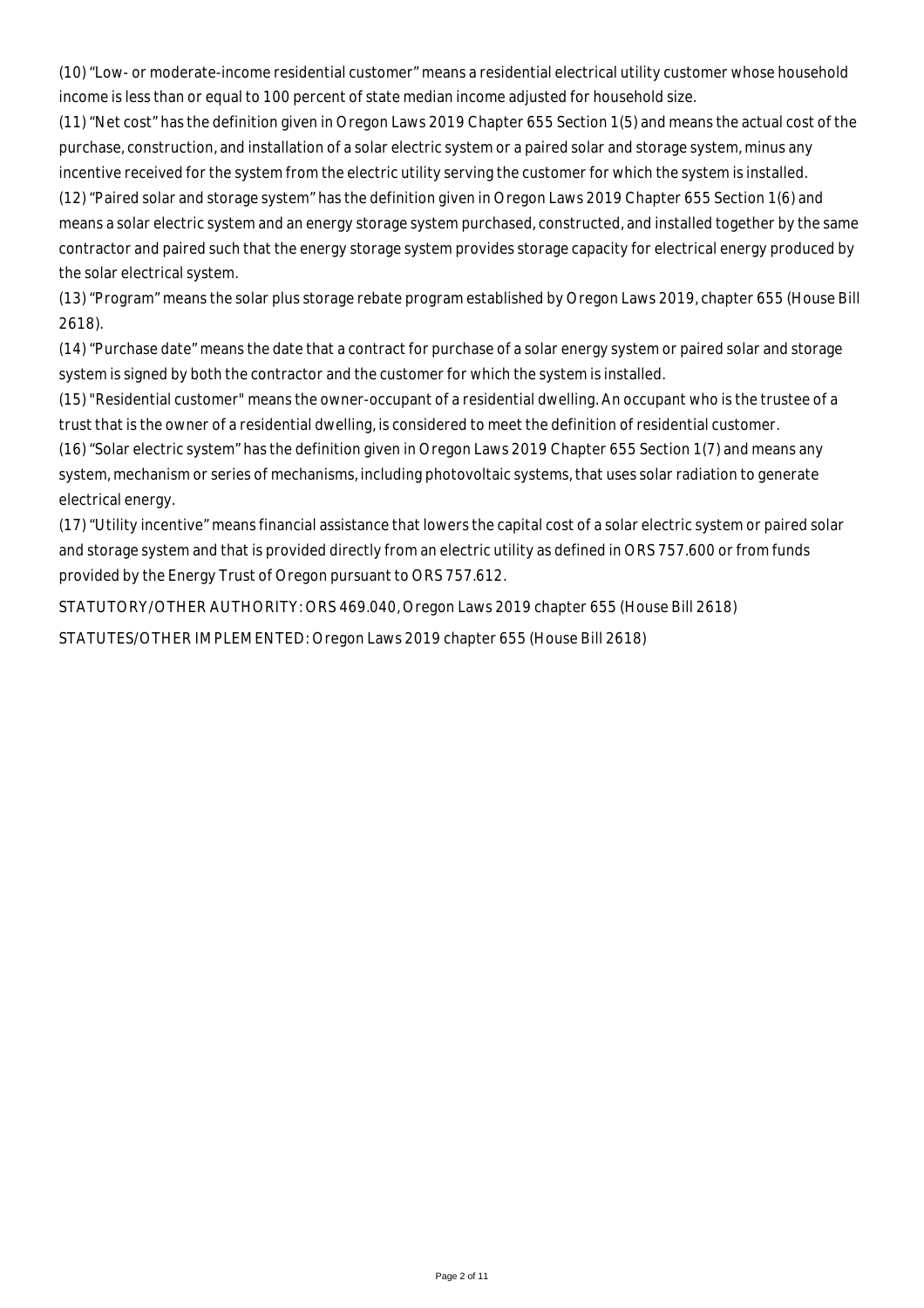#### RULE TITLE: Contractor Eligibility

#### NOTICE FILED DATE: 02/22/2022

RULE SUMMARY: The amendment makes permanent a recent temporary rule and removes rule language requiring that contractors who are Energy Trust of Oregon solar trade allies must have four out of five stars. Instead, contractors who are Energy Trust of Oregon solar trade allies and who are currently eligible to apply for Energy Trust of Oregon rebates would be eligible to register for and make reservations under the Oregon Solar Plus Storage Rebate Program. This proposed amendment reflects the current status of Energy Trust of Oregon's trade ally certification program.

#### RULE TEXT:

(1) In order to participate in the program, a contractor must meet the eligibility requirements provided in these rules. Once the Department has confirmed a contractor's eligibility, the contractor will receive login credentials to use the software system designated by the Department to receive and track reservation applications.

(2) The Department may begin accepting contractor registrations January 1, 2020. The Department may continue to accept new contractor registrations throughout the duration of the program until all funds allocated to the program have been spent or the sunset of the program, whichever comes first.

(3) A contractor must meet the eligibility requirements listed below and submit appropriate documentation to the Department. The Department will verify the completeness and accuracy of information submitted by a contractor as part of the contractor registration process.

(a) A contractor that constructs or installs a solar electric system or paired solar and storage system, or a subcontractor that constructs or installs a solar electric system or paired solar and storage system on behalf of a contractor that offers such systems for sale, must hold any license, bond, insurance or permit required to construct or install a solar electric system or a paired solar and storage system. The contractor or any subcontractors performing construction or installation must maintain all applicable licenses, bonds, insurance or permits throughout the construction and installation period until the solar electric system or paired solar and storage system is complete.

(b) If the contractor is an Energy Trust of Oregon solar trade ally who is currently eligible to apply for Energy Trust of Oregon incentives on behalf of customers, the contractor is eligible to register for the program and make reservations under the program. Contractors are required to notify the Department within five business days of becoming ineligible to apply for Energy Trust of Oregon incentives.

(c) If the contractor is not an Energy Trust of Oregon solar trade ally, the contractor must meet at least one of the following requirements:

(A) The contractor either holds, or employs an individual holding, the PV Installation Professional (PVIP) certification administered by the North American Board of Certified Energy Practitioners (NABCEP), or the contractor employs both a PV Installer Specialist (PVIS) certified by NABCEP and a person with the NABCEP PV Technical Sales (PVTS) certification.

(B) The contractor is identified as an approved solar PV installer on a list maintained by an electric utility as defined in ORS 757.600 serving customers in Oregon.

(4) The Department reserves the right to verify all applicable licenses, bonds, insurance, permits or certifications of a contractor at any time, including a contractor's status as a solar trade ally with Energy Trust of Oregon.

STATUTORY/OTHER AUTHORITY: ORS 469.040, Oregon Laws 2019 chapter 655 (House Bill 2618)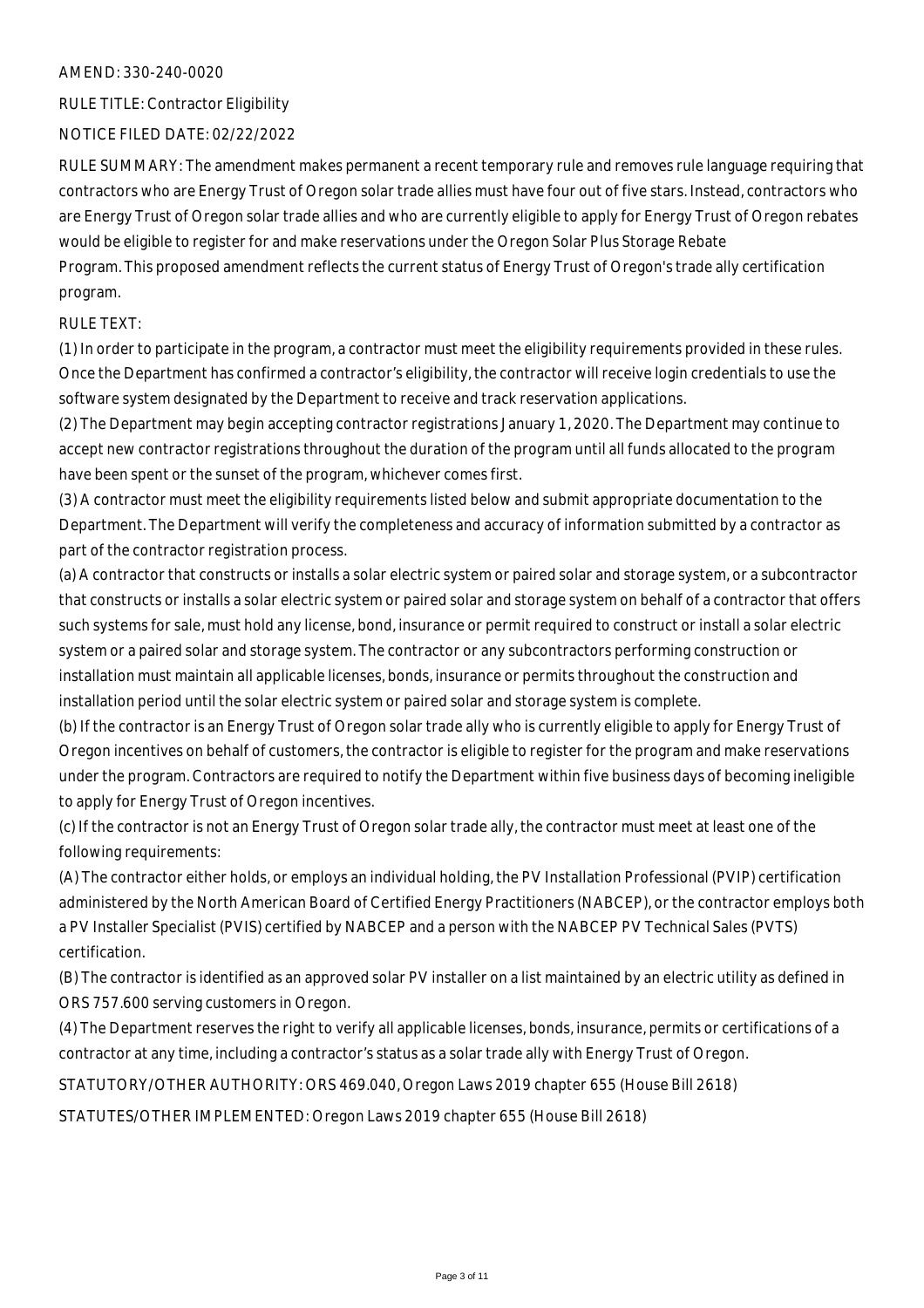RULE TITLE: Project Eligibility

#### NOTICE FILED DATE: 02/22/2022

RULE SUMMARY: Amendments include information that was formerly in the definitions section. Other amendments allow a solar or paired solar plus storage system to share an AC disconnect and main utility panel; and a photovoltaic array with modules that do not meet the minimum Total Solar Resource Fraction qualifications to still receive a rebate, by counting only the modules that meet the standard in calculating the rebate amount. Additional edits align rule with statute.

## RULE TEXT:

To be eligible for a rebate for the sale, construction, or installation of a solar electric system or a paired solar and storage system, the system must meet the following requirements:

(1) The solar electric system or paired solar and storage system must be installed by an eligible contractor. The contractor may use subcontractors in the construction or installation of a solar electric system or paired solar and storage system; however, all firms and individuals working on the construction or installation of a solar electric system or paired solar and storage system, whether working on behalf of the contractor or a subcontractor, must hold any license, bond, insurance or permit required for the work performed.

(2) In the case of a paired solar and storage system, the solar electric system and energy storage system must be purchased together from the same eligible contractor.

(3) In the case of a paired solar and storage system, the solar electric system and associated energy storage must be constructed and installed together by the same eligible contractor or a subcontractor working for the eligible contractor, as provided in subparagraph (a), such that the energy storage system provides storage capacity for electrical energy produced by the solar electric system.

(4) In the case of a paired solar and storage system, the system must include a minimum of one kilowatt DC of solar electric nameplate capacity for every five kilowatt-hours of battery storage.

(5) The purchase contract for a solar electric system or paired solar and storage system must be signed on or after January 1, 2020.

(6) A contractor must submit a reservation application before starting construction or installation of a solar electric system or paired solar and storage system in order to be eligible for a rebate.

(7) The solar electric system or paired solar and storage system must be installed on real property in Oregon.

(8) The solar electric system or paired solar and storage system must benefit a residential customer or a low-income service provider as defined in these rules.

(9) The solar electric system or paired solar and storage system must consist of new equipment.

(10) In the case of a solar electric system, the system must contain all components necessary to convert and deliver solar energy into electrical energy for use in a dwelling or commercial application.

(11) Equipment purchased for a solar electric system or a paired solar and storage system must include a manufacturer warranty covering the following:

(a) The photovoltaic inverters for a minimum of five years against manufacturer's defects.

(b) Photovoltaic modules for a minimum of 20 years against degradation of performance below 80 percent of original output under standard test conditions.

(12) All installations of a solar electric system or paired solar and storage system must include a total system workmanship warranty that covers the installation of solar panels, inverters, racking, patented roof protection systems, roof penetrations, batteries, electrical and mechanical parts, and wiring for the duration of at least five years.

(13) Any equipment installed as part of a solar electric system or paired solar and storage system must meet industry standards and the technical specifications provided in these rules.

(14) The solar electric system or paired solar and storage system must have received all applicable electrical and structural permits from the local jurisdiction and must pass all final inspections conducted by the authority having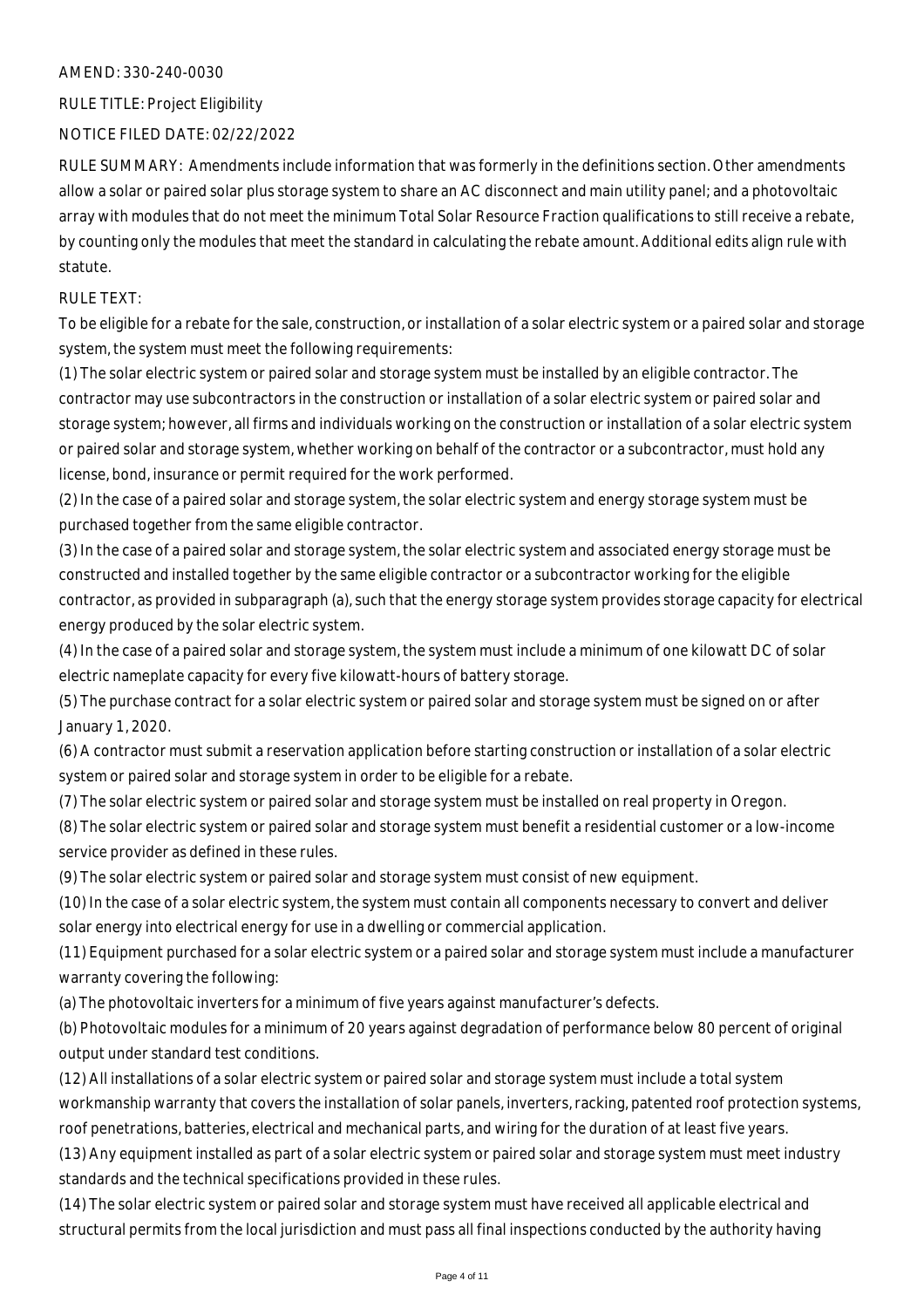jurisdiction.

(15) The solar electric system or paired solar and storage system must follow electric utility-specific rules and regulations.

(16) The Total Solar Resource Fraction ("TSRF") shall be calculated for each photovoltaic array and provided to the Department for reporting in the Department's designated software system. The Department reserves the right to request documentation from a solar site analysis tool and to conduct independent verification of TSRF values. If all modules in a photovoltaic array do not meet the minimum TSRF requirement under this section, an eligible contractor may apply for a reservation based on the eligible modules. Only photovoltaic modules that meet the minimum performance standards of this section represent installed capacity for the purpose of solar electric system rebate calculations. All installations must meet the following minimum performance standards:

(a) For on-site shade analysis the TSRF must be 75 percent or greater at all points on the photovoltaic array.

(b) For remote shade analysis the TSRF must be 80 percent or greater for the roof plane where the photovoltaic array is located.

(17) Under no circumstances will more than one rebate be issued under the program for the same solar electric system or paired solar and storage system.

(18) A solar electric system or paired solar and storage system installed for a low-income service provider who is eligible under 330-240-0070 paragraph (4) must be installed on a public building that provides social services to low- or moderate-income individuals, or provides emergency shelter and/or communications in disaster situations.

(19) A solar electric system or paired solar and storage system may share an AC disconnect and main utility panel. (20) A solar electric system or paired solar and storage system qualifying for residential rebates may not be part of a larger system or share components such as racking with other solar electric or paired solar and storage systems.

STATUTORY/OTHER AUTHORITY: ORS 469.040, Oregon Laws 2019 chapter 655 (House Bill 2618)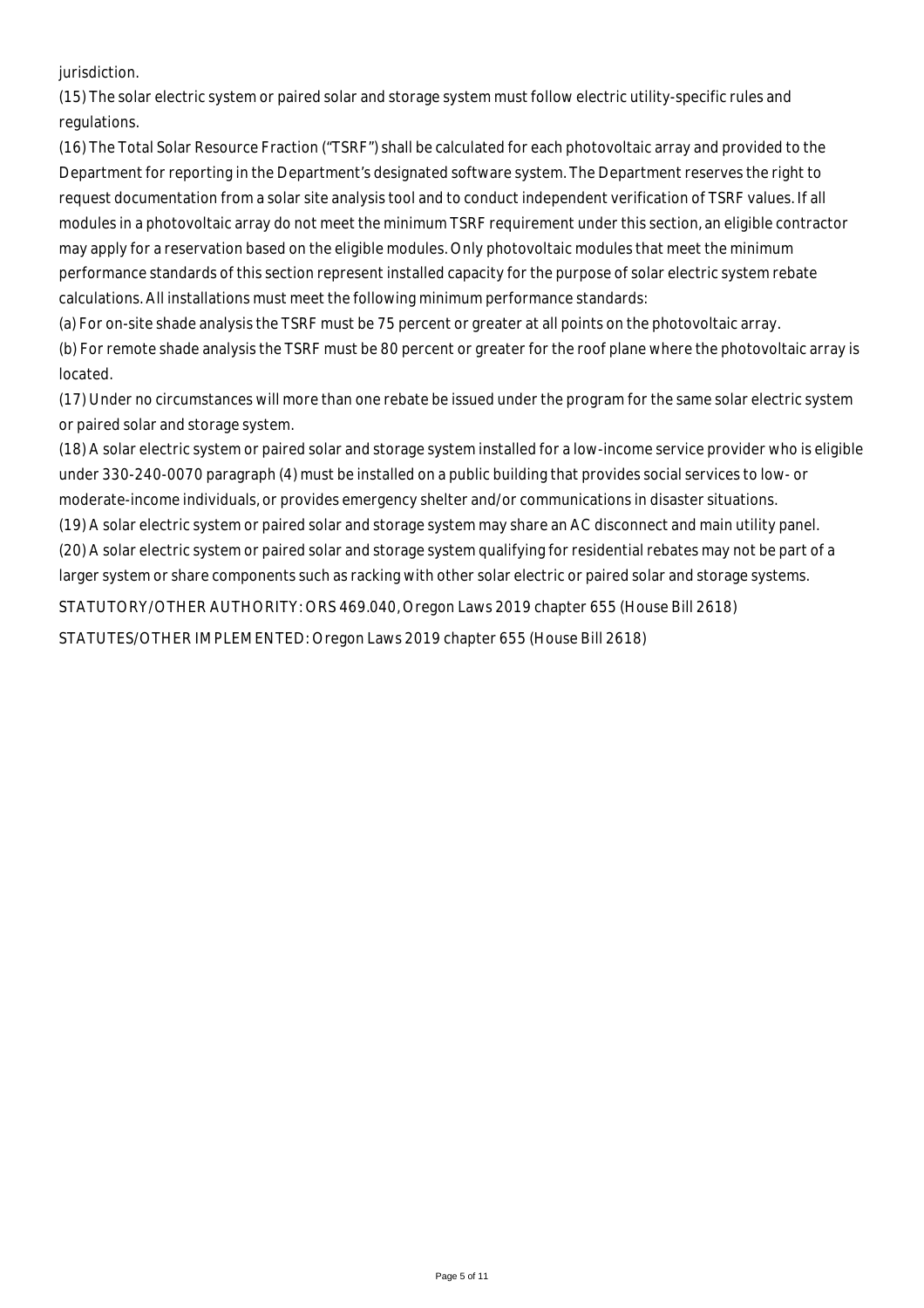RULE TITLE: Low- or Moderate-Income Residential Customer Eligibility

#### NOTICE FILED DATE: 02/22/2022

RULE SUMMARY: Amendment adds the option of submitting a federal tax transcript as evidence of low- or moderateincome eligibility under the program.

#### RULE TEXT:

(1) In order to qualify for the rebate rate offered under the program for low- or moderate-income residential customers, the homeowner where the installation will be located must provide proof of eligibility. Proof of eligibility shall be provided in the following ways:

(a) A homeowner will be considered eligible if the Department verifies with the Oregon Housing and Community Services Department that the homeowner is eligible for one of the following Oregon Housing and Community Services Department programs:

(A) Low Income Home Energy Assistance Program (LIHEAP).

(B) Oregon Energy Assistance Program (OEAP).

(C) Low Income Weatherization Assistance Program (LIWAP).

(b) A homeowner will be considered eligible if the homeowner provides the Department an eligibility notice for the homeowner's household that has been received in the past seven months for one of the following Oregon Department of Human Services or Oregon Health Authority programs:

(A) Supplemental Nutrition Assistance Program (SNAP).

(B) Oregon Health Plan (OHP) (Medicaid).

(C) Children's Health Insurance Program (CHIP; this option is available only for households consisting of six or fewer people).

(c) A homeowner will be considered eligible if the homeowner provides the Department with a US Internal Revenue Service or Oregon Department of Revenue tax transcript for each tax filer residing at the household for the most recent tax filing year immediately preceding the current year, or the transcript for the year prior if the tax return for the most recent tax filing year has not yet been filed, that demonstrates their household income is less than or equal to 100 percent of state median income adjusted for household size.

(2) The Department will provide low- or moderate-income eligibility certification forms to contractors. For each installation where the customer claims eligibility for the rebate rate for low- or moderate-income residential customers, all legal owners of the property must sign the form, certifying that the information is accurate. The contractor must submit a scanned copy of the form and accompanying documentation under paragraph (1)(b) or paragraph (1)(c), if applicable, to the Department as part of the reservation application.

STATUTORY/OTHER AUTHORITY: ORS 469.040, Oregon Laws 2019 chapter 655 (House Bill 2618)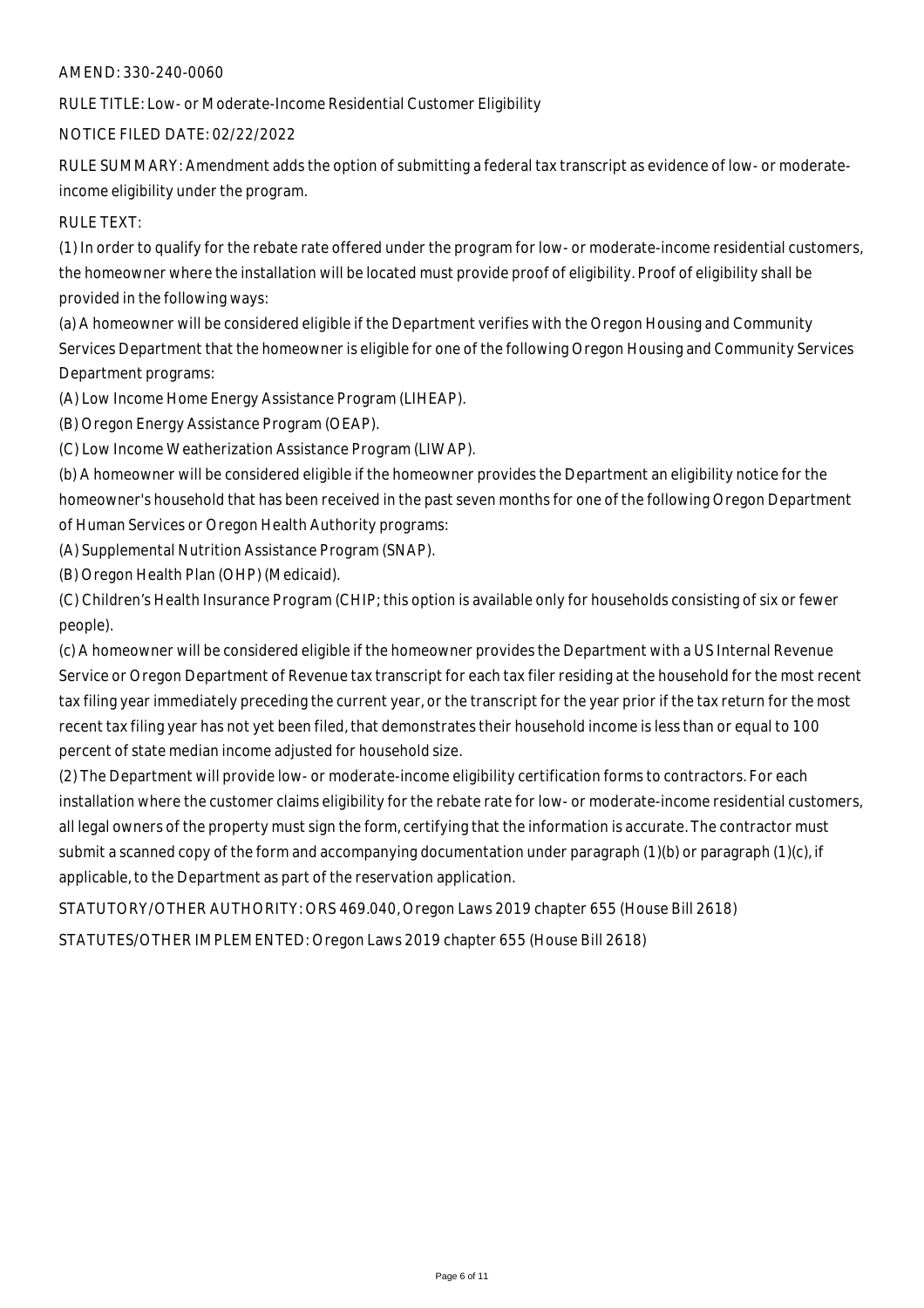RULE TITLE: Low-Income Service Provider Eligibility

#### NOTICE FILED DATE: 02/22/2022

RULE SUMMARY: Rule change adds a Low-Income Service Provider category of owners of a solar or solar and storage system that offsets electric utility expenses incurred by low-and-moderate income tenants and is located on a dwelling that has received public assistance under a housing development or rental assistance program administered by the Oregon Housing and Community Services Department.

#### RULE TEXT:

Nonresidential customers eligible as a "low-income service provider" under the program include:

(1) A developer or owner of affordable multifamily housing eligible to receive public assistance under one or more housing development or rental assistance programs administered by Oregon Housing and Community Services. (2) The owner of a solar electric system or paired solar and storage system that:

(a) Is located on, and generates electrical energy for, a dwelling that has received public assistance under one or more housing development or rental assistance programs administered by the Oregon Housing and Community Services Department; and

(b) Offsets electric utility expenses incurred by one or more low- and moderate-income tenants.

(3) A community service organization, which is a public or tribal entity, or a private entity organized under section 501(c) of the federal tax code, whose primary purpose is to offer health, dental, social, financial, energy conservation, or other assistive services to individuals or households with incomes at or below 100 percent of the state median income by household size. Examples of eligible organizations include health or dental clinics, food banks, homeless shelters, childcare centers, senior citizen centers, and community action partnership agencies that serve low- or moderateincome individuals and households, or as approved by the Director. The entity must provide documentation to the Department that it provides assistive services to low- or moderate-income individuals. Accepted documentation may include but is not limited to the receipt of public funding for the purpose of providing assistive services to low- or moderate-income individuals or families or the receipt of philanthropic funding that advances a mission to serve low- or moderate-income individuals. A private organization claiming eligibility as a low-income service provider under this subparagraph must provide sufficient information to allow the Department to determine the organization's eligibility by providing documentation to the Department that it provides assistive services to low- or moderate-income individuals. (4) A tribal or local government entity such as a city, county or school district which uses public buildings to provide social services to low- or moderate-income individuals, or to provide emergency shelter and/or communications in disaster situations. The entity must provide documentation to the Department that it provides social or emergency services to low- or moderate-income individuals. Accepted documentation may include but is not limited to the receipt of public funding for the purpose of providing assistive services to low- or moderate-income individuals or families or the receipt of philanthropic funding that advances a mission to serve low- or moderate-income individuals.

STATUTORY/OTHER AUTHORITY: ORS 469.040, Oregon Laws 2019 chapter 655 (House Bill 2618)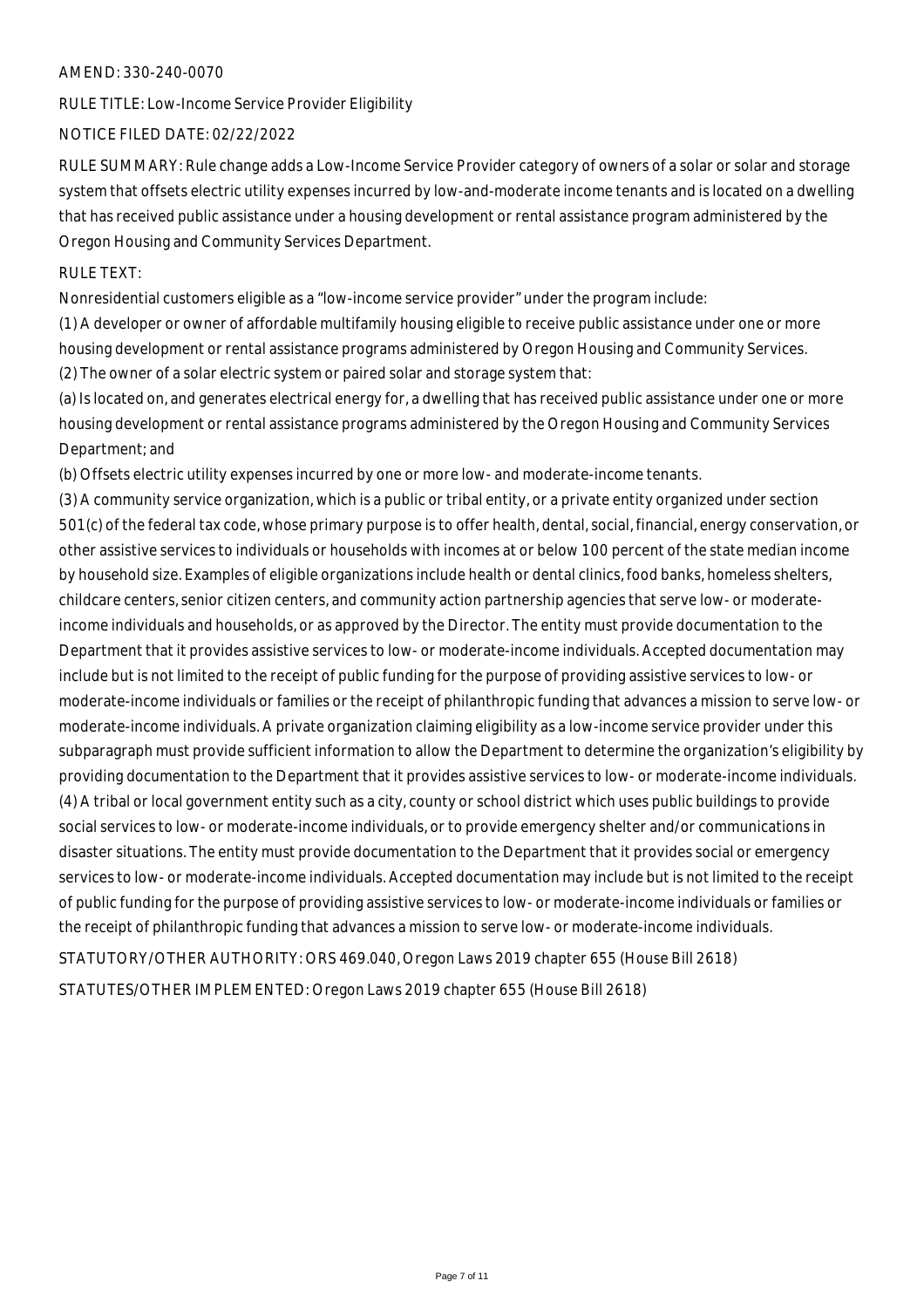RULE TITLE: Reservation Process

NOTICE FILED DATE: 02/22/2022

RULE SUMMARY: The amendment states the point that funds are reserved.

RULE TEXT:

(1) Contractors must submit an application to reserve a rebate for a solar electric system or a paired solar and storage system using the Department's designated software system. The Department will begin accepting reservation applications on January 22, 2020, from contractors who have established eligibility under the program for contracts entered into on or after January 1, 2020. The schedule for the availability and allocation of rebate funds by customer category is specified in 330-240-0150.

(2) The following information about an installation must be provided to the Department to make a reservation application:

(a) Name of customer.

(b) Whether the installation benefits a residential customer or a low-income service provider.

(c) Address of installation and unit number, if applicable.

(d) Size of the solar electric system.

(e) System specifications of the solar electric system, as listed in the Department's software system.

(f) Total Solar Resource Fraction, or TSRF, for the photovoltaic array.

(g) Size of the energy storage system, if applicable.

(h) System specifications for the energy storage system if applicable, as listed in the Department's software system.

(i) For a residential customer, whether the customer claims to be qualified as low-income or moderate-income.

(j) Eligible project cost for solar electric system.

(k) Eligible project cost for energy storage system, if applicable.

(l) Whether the project will receive a utility incentive.

(m) Amount of utility incentive, if applicable.

(n) Date of contract signed between customer and contractor.

(o) Copy of the signed contract.

be valid.

(p) Other information as requested by the Department.

(3) Reservation applications for low-income service providers must provide the following information in addition to the information in paragraph (2):

(a) For multifamily affordable housing: the state and/or agencies which have awarded public subsidies to the project, the number of units in the project, and the projected occupancy date.

(b) For low-income service providers other than multifamily affordable housing: documentation required to verify the organization's eligibility consistent with program rules.

(4) The Department's software system will confirm receipt and will give each reservation application a time and date stamp signifying the time and date the initial reservation application is received. The Department will review reservation applications in the order that they are received, based upon the time and date stamp. The Department will provide written notice to the contractor once a reservation application has been approved or denied. Subject to the availability of funds, program funds will be reserved for a project following departmental approval of a reservation request.

(5) A reservation for a residential customer installation is valid for 180 days unless extended under OAR 330-240-0130. If a rebate is not claimed within 180 days and the reservation is not extended, the reservation will no longer be valid. (6) A reservation for a low-income service provider installation is valid for one year unless extended under OAR 330- 240-0130. If a rebate is not claimed within one year and the reservation is not extended, the reservation will no longer

STATUTORY/OTHER AUTHORITY: ORS 469.040, Oregon Laws 2019 chapter 655 (House Bill 2618)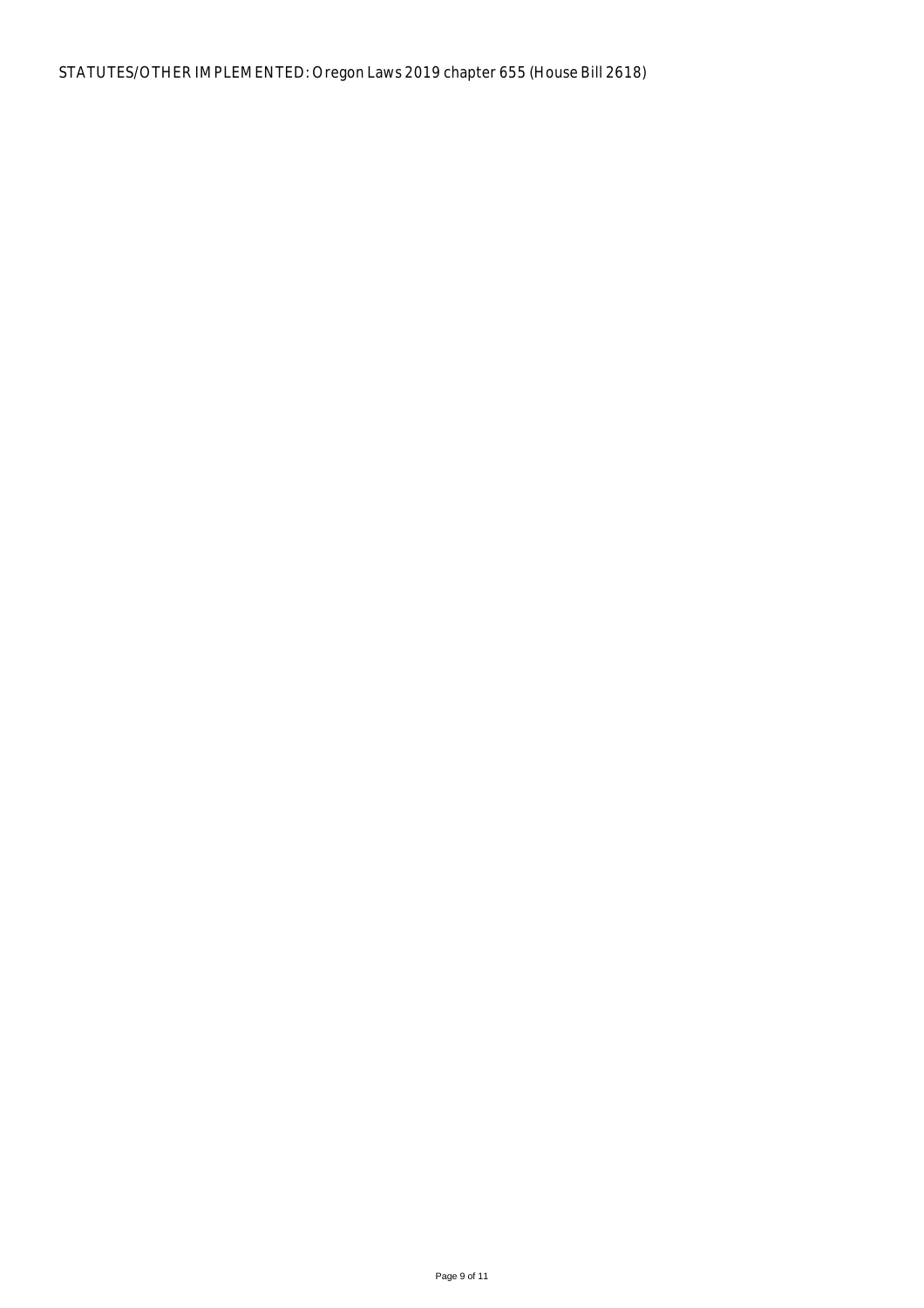RULE TITLE: Amending or Extending a Reservation

NOTICE FILED DATE: 02/22/2022

RULE SUMMARY: The amendment grants one further 180 day extension to rebate reservations.

## RULE TEXT:

(1) A contractor may make changes to system size or specifications for a solar electric system installation or a paired solar and energy storage system installation after submitting a reservation application and before claiming a rebate. (2) If a contractor increases the size of an installation for which a reservation application was previously submitted, such that the customer is eligible for a larger rebate amount than the initial reservation application, the increase in rebate amount is subject to availability of funds as of the date the amended application is approved by the Department. (3) If a contractor adds energy storage to a solar electric system already having a reservation for a rebate under the program, such that the installation becomes a paired solar and storage system, the contractor must submit a new reservation application which will receive a new time and date stamp in the Department's software system. The rebate amount for a paired solar and storage system under this paragraph is subject to availability of funds as of the date the new reservation application for the paired solar and storage application is approved by the Department.

(4) At the end of the 180-day reservation period, the Department may grant one 180-day extension to each reservation upon request for any reason. At the end of the 360-day extended reservation period, one final additional 180-day extension may be granted to each reservation upon request for any reason.

(5) The Department may grant additional 180-day extensions for a reservation for a low-income service provider upon the contractor submitting documentation that the project is making progress toward completion. Such documentation could include evidence that the project is meeting construction benchmarks or maintains valid site construction permits.

STATUTORY/OTHER AUTHORITY: ORS 469.040, Oregon Laws 2019 chapter 655 (House Bill 2618) STATUTES/OTHER IMPLEMENTED: Oregon Laws 2019 chapter 655 (House Bill 2618)